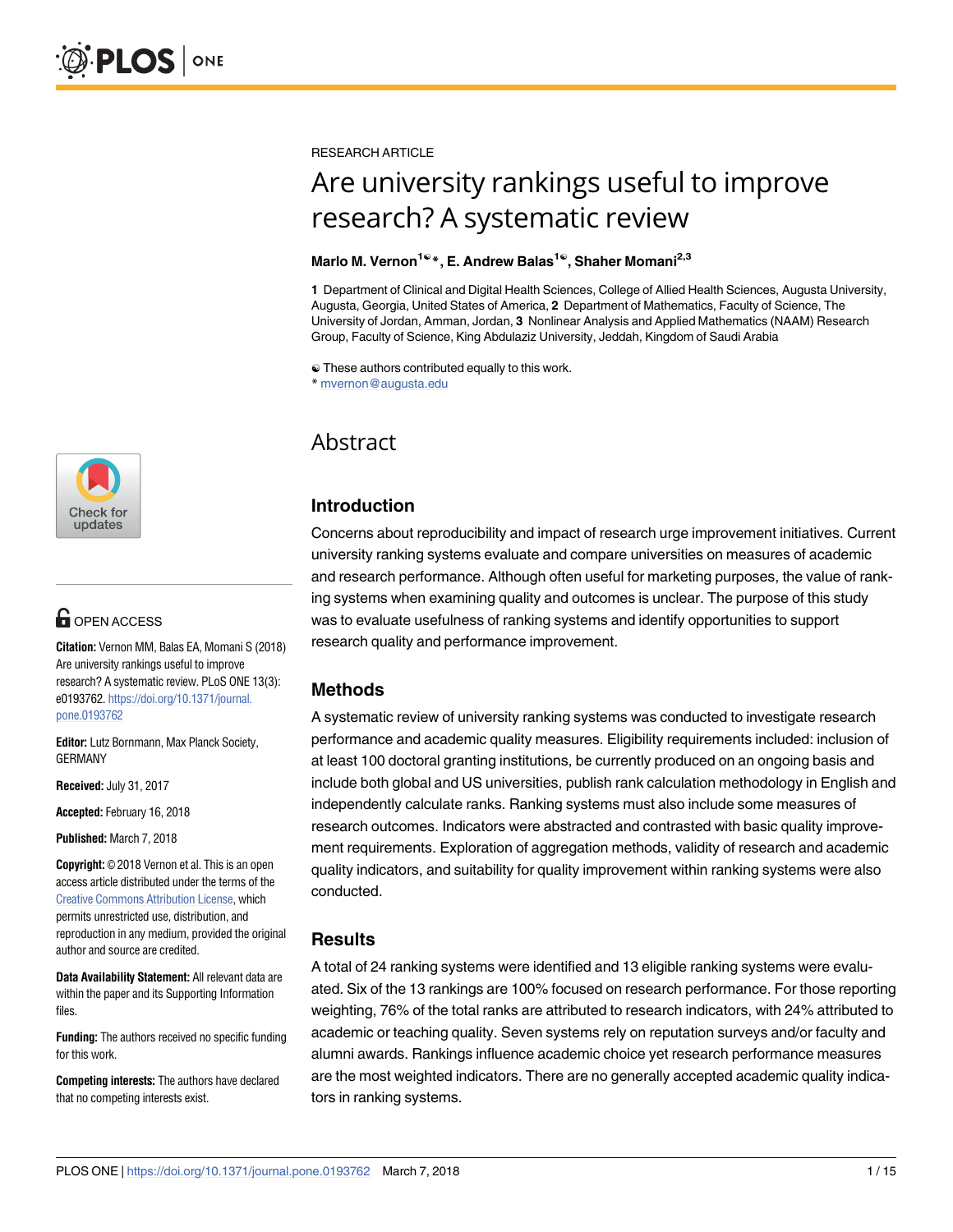#### <span id="page-1-0"></span>**Discussion**

No single ranking system provides a comprehensive evaluation of research and academic quality. Utilizing a combined approach of the Leiden, Thomson Reuters Most Innovative Universities, and the SCImago ranking systems may provide institutions with a more effective feedback for research improvement. Rankings which extensively rely on subjective reputation and "luxury" indicators, such as award winning faculty or alumni who are high ranking executives, are not well suited for academic or research performance improvement initiatives. Future efforts should better explore measurement of the university research performance through comprehensive and standardized indicators. This paper could serve as a general literature citation when one or more of university ranking systems are used in efforts to improve academic prominence and research performance.

#### **Introduction**

Considering the significance of university innovation, there is a pressing need for outcome studies and quality improvement initiatives in the research enterprise. Keupp et al. [\[1](#page-13-0)] point out that current innovation management is characterized by conflicting predictions, knowledge gaps and theoretical inconsistencies. These issues may negatively impact the translation of academic research into discovery and applicable societal benefit. Research quality issues exist within university research; in the last 10 years, several studies and commentaries have highlighted the need for improvement in transparency, replicability, and meaningful research outcome reporting  $[2-6]$ .

Many university administrators rely on university ranking systems as indicators of improvement over time and in comparison to other institutions. Universities promote improvement in standings as evidence of progress in the academic and research environments when requesting funding from government sources [\[7\]](#page-13-0). Other universities use ranking systems as evidence of cost-benefit for previously funded initiatives and to support additional funding requests. Consumers use university rankings to evaluate higher education opportunities both nationally and internationally.

Previous reviews of university rankings found that emphasis on reputation and institutional resources may not truly represent university quality  $[8-12]$ . Reviews of five ranking systems by Dill &Soo [[8](#page-13-0)] focused on the suitability of rankings as representative of academic quality. Their findings demonstrate that ranking system indicators are not sufficient for promoting policy decisions or consumer choice. Suggested academic quality indicators include student entry criteria, program completion rates, proportion of graduates entering employment upon graduation, professional training, higher degrees, and the average starting salaries of graduates. Frey and Rost [[13](#page-13-0)] concluded that publications and citations were not suitable indicators of scientific institutional worth. Their results suggest that multiple criteria should be implemented when assessing institutions for quality or choice for career decision.

Moed  $[12]$  most recently evaluated five world ranking systems and concluded that while ranking systems have improved in the last decade, the tendency to be one-dimensional hinders a more comprehensive university evaluation.

An evaluation of the Shanghai and Times Higher Education rankings conductd 70 simulations to replicate rankings; their results indicate that inaccurate weights were used to calculate the overall score  $[10]$ . The lack of replicability emphasizes the need for ongoing research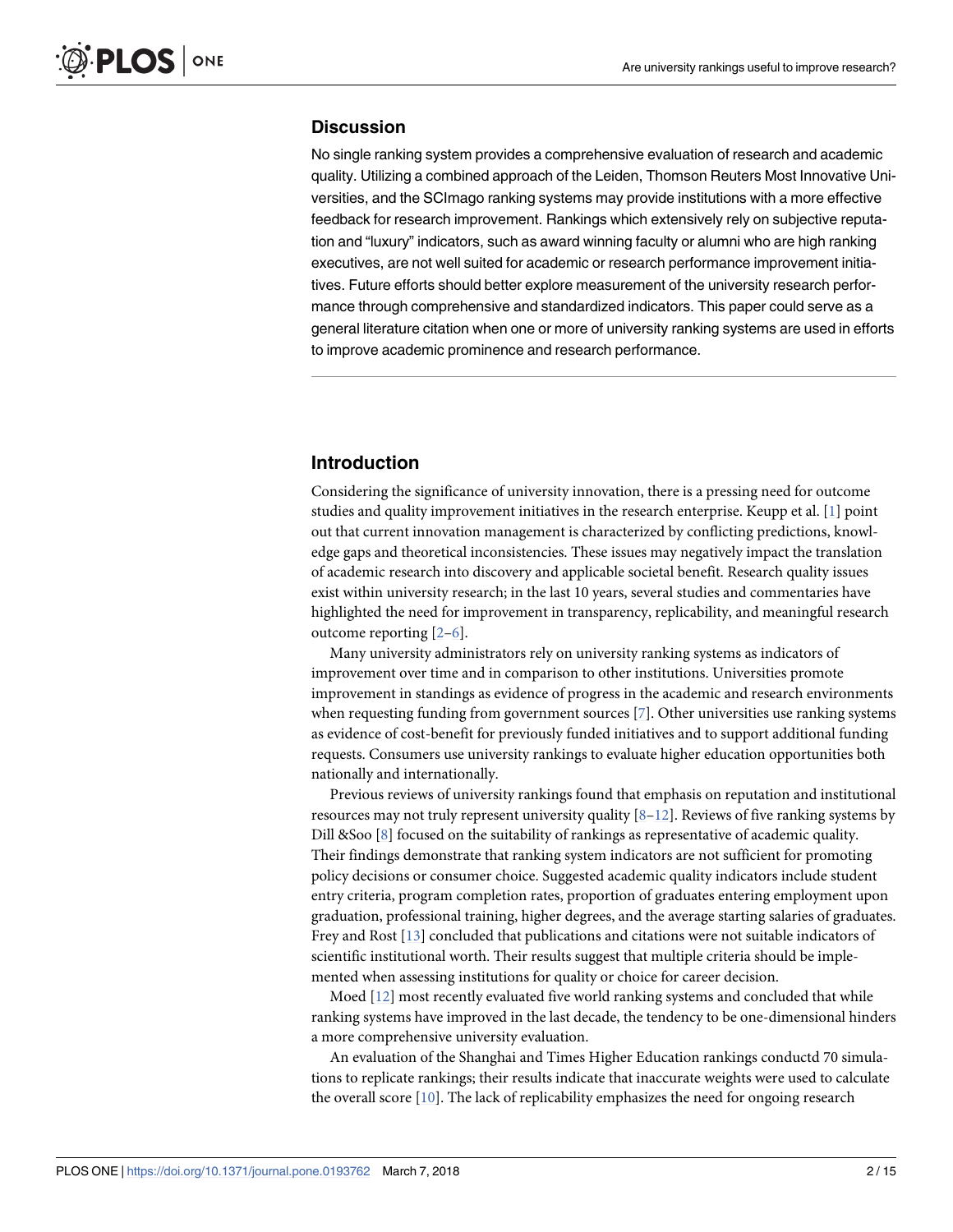<span id="page-2-0"></span>quality evaluation and improvement. Trustworthiness of research influences not only scientific credibility but also effective innovation.

Assessment of the validity of research and academic quality indicators in university rankings is often unexplored; only once in the literature were two ranking systems so evaluated [\[14\]](#page-13-0). Integrating the much cited definitions of validity by Carmines and Hammersley, validity is the extent to which a measuring instrument accurately represents those features of a phenomena, that it is intended to describe[[15](#page-13-0),[16](#page-13-0)].

While academic institutions have a responsibility to ensure that research process and outcomes efficiently and prudently manage resources, standardized research performance evaluation mechanisms for comparison across institutions do not currently exist. Academic institutions and administrators need reliable evaluation indicators of research and academic quality and university ranking systems are often used for this purpose. The objective of this study is to evaluate the usefulness of ranking systems for both academic and research performance and quality improvement, through a systematic review of publicly available university ranking systems.

#### **Methods**

We conducted a systematic review of university ranking systems utilizing the PRISMA protocol and checklist, researched relevant measures to ascertain commonly used indicators for evaluating research performance and innovation ([Fig 1,](#page-3-0) [S1 Table\)](#page-12-0) [[17](#page-13-0)]. The review protocol for this study is available from the authors.

#### **Eligibility criteria**

Ranking systems which include over 100 doctoral granting universities in their sample were eligible. Rankings must be currently produced on an ongoing basis and include US and global universities. Ranking systems also needed to publish rank calculation methodology in English. Ineligible criteria included rankings which were solely based on reputation surveys, did not include research outcome indicators or ranked institutions solely by subject area.

#### **Searches**

A search of publicly available ranking systems for universities was undertaken between January and March 2017, through the use of internet search and qualitative literature review. Search terms included "university ranking", "research productivity," "measurement," and "ranking university research." Ranking system owners and VP of Research Administration were also consulted. Our searches were not limited to a certain field. Search engines used included PubMed (Search strategy: "university ranking"[All Fields]), Web of Science (WOS), and Google Scholar. To reduce selection bias, additional internet searches were also broadly conducted with the same search terms to identify any additional ranking systems.

#### **Processing/Abstraction**

The purpose of the ranking system and methodologies for calculation of ranks were pulled from published statements through each ranking system website or publicly available documentation on methodology. Terms such as "the objective," or "purpose of" each ranking system are used to identify the stated purpose of the ranking system. All indicators which were stated by the ranking systems to evaluate research and academics were abstracted and compared across systems. The aggregation methodology was also abstracted and compared from the publicly available methodologies and results.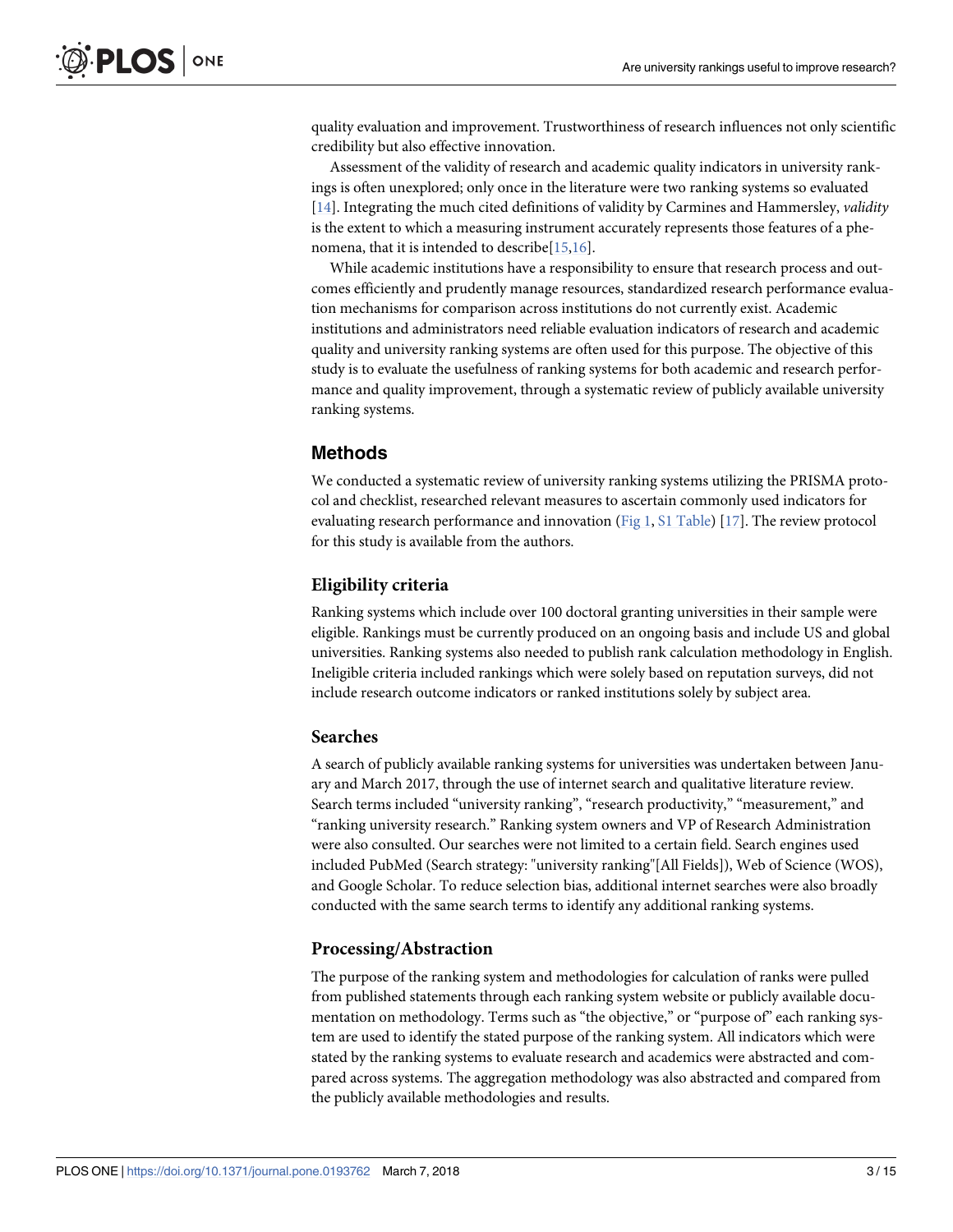



**[Fig 1.](#page-2-0) PRISMA flow diagram.**

ONE

<span id="page-3-0"></span>PLOS I

<https://doi.org/10.1371/journal.pone.0193762.g001>

#### **Analysis**

Ranking systems were also evaluated on their utility for institutional quality improvement based on transparency of data and data analysis, consistency of indicators used in rankings over time, and availability of institution level data from ranking system–made available for others to replicate ranking calculations.

In this study, validity of ranking was assessed based on the following criteria: (i) content (i.e., comprehensiveness by including measures of both IP and publications, reliance on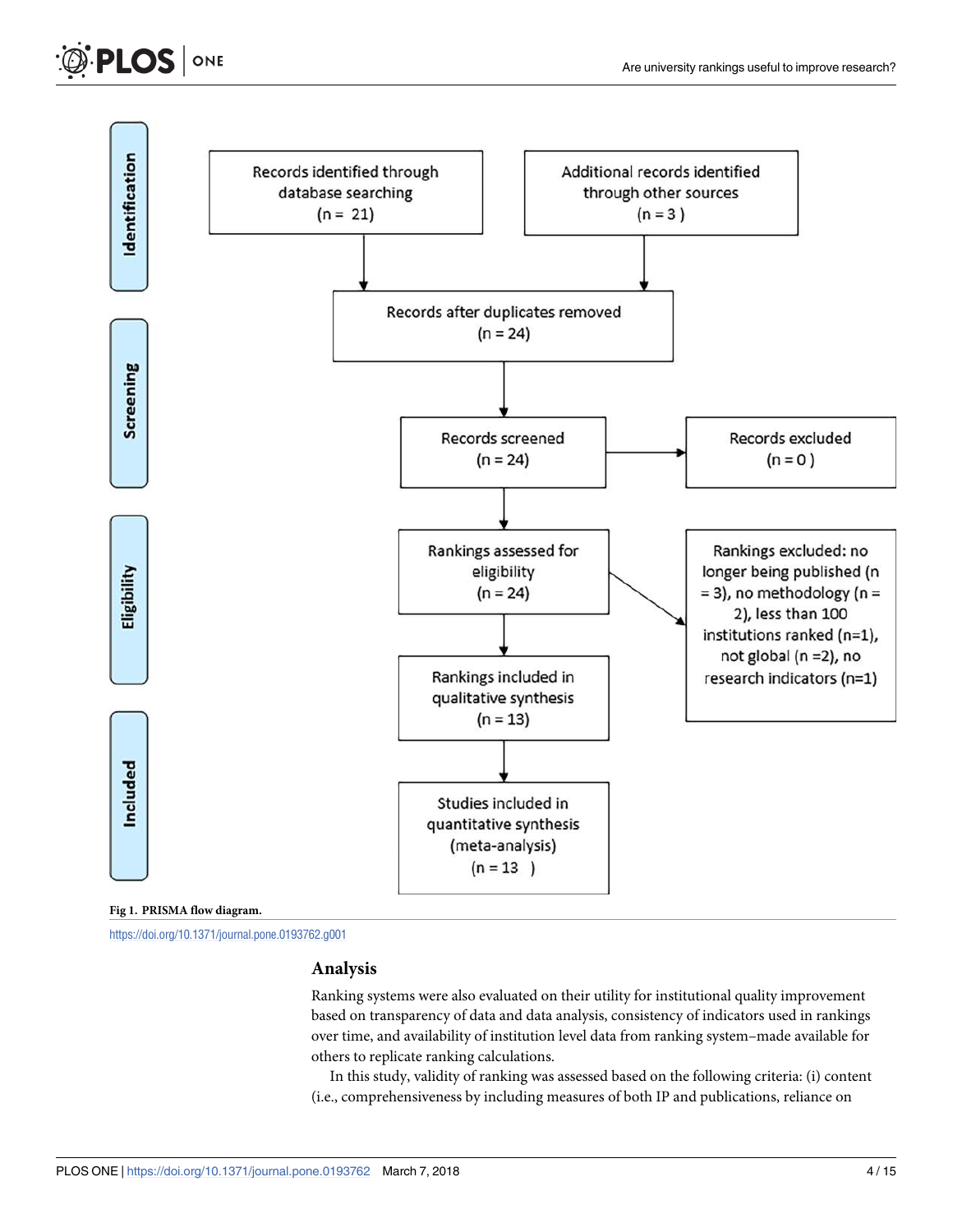<span id="page-4-0"></span>empirical data); (ii) consistency (i.e., transparency of indicator calculation; transparency of data/availability of raw institutional data; transparency of data aggregation; consistency of measures over time; process of ranking replicable); and (iii) resistance to bias (i.e., avoidance of self-reported data; does not rely on peer reputation surveys). Transparency of data is evaluated on the availability of raw institutional data used for comparison and whether the data can be used to analyze trends over time. The transparency of the data analysis algorithm is also evaluated as indicator transformations are provided with sufficient detail for replication and if the algorithms used for rankings are replicable by outside entities. The disclosure of the included percentage for each subscale used by the ranking system is included in this item. Subscales refer to the different components or indicators included in each ranking system's overall score, for example, the percent of the overall score attributed to publications in high impact journals, total citations, or number of PhD graduates. To evaluate the appropriateness of rankings for use in research quality improvement action plans, the consistency of indicators over time is roughly assessed using a binary rating of present or not present. Consistency of indicators used over time is determined by publication of ranking methodology or indicator changes prior to rankings release, the stated frequency of changes, and whether included measures have a life cycle of inclusion. Resistance to bias of the ranking systems is assessed by whether or not data are self-reported to ranking systems, and the presence or absence of a stated validation process to confirm self-reported data is utilized by the system. Resistance to bias is also assessed by degree of reliance on empirical or qualitative survey data (majority percent of total score), as reputation surveys are not factors that institutions can control or design.

For the purposes of this study, the definition of *research performance* is based on standards for the NIH Research Performance Progress Report: publications, conference papers, and presentations; website(s) or other Internet site(s); technologies or techniques; inventions, patent applications, and/or licenses; other products, such as data or databases, physical collections, audio or video products, software, models, educational aids or curricula, instruments or equipment, research material, interventions (e.g., clinical or educational), or new business creation [\[18\]](#page-13-0). This review of university ranking systems looked for impact and products along these lines. Correspondingly, research performance indicators are interpreted as measures of publications, citations, and/or intellectual property.

Academic quality is defined as improvement in students' capabilities or knowledge as a consequence of their education at a particular college or university [[19](#page-13-0)]. It is interpreted as measures pertaining to student progress or acheivement, and teaching quality as defined by faculty credintals.

## **Results**

A total of 24 ranking systems were initially identified through searches. Thirteen ranking systems which published in 2015 or 2016 were included in the results ([Table 1\)](#page-5-0). Excluded ranking systems were either no longer being published, did not include research performance indicators, or did not publish ranking methodologies. The range of institutions evaluated is between 500 and 5000 institutions. The oldest ranking system is the Carnegie Classification, established in 1973. All other ranking systems were first published between 2003 and 2015. Three ranking systems are run by universities, two by publications or news agencies, five by consulting or independent groups, and one by a government established entity. While the US News and World Report ranking of American universities was not eligible due to a lack of research performance indicators, the US News and World Report Global Ranking is included.

The purpose of most ranking systems is to identify top institutions for consumers, to classify institutions by their research activity, and to compare institutions within countries and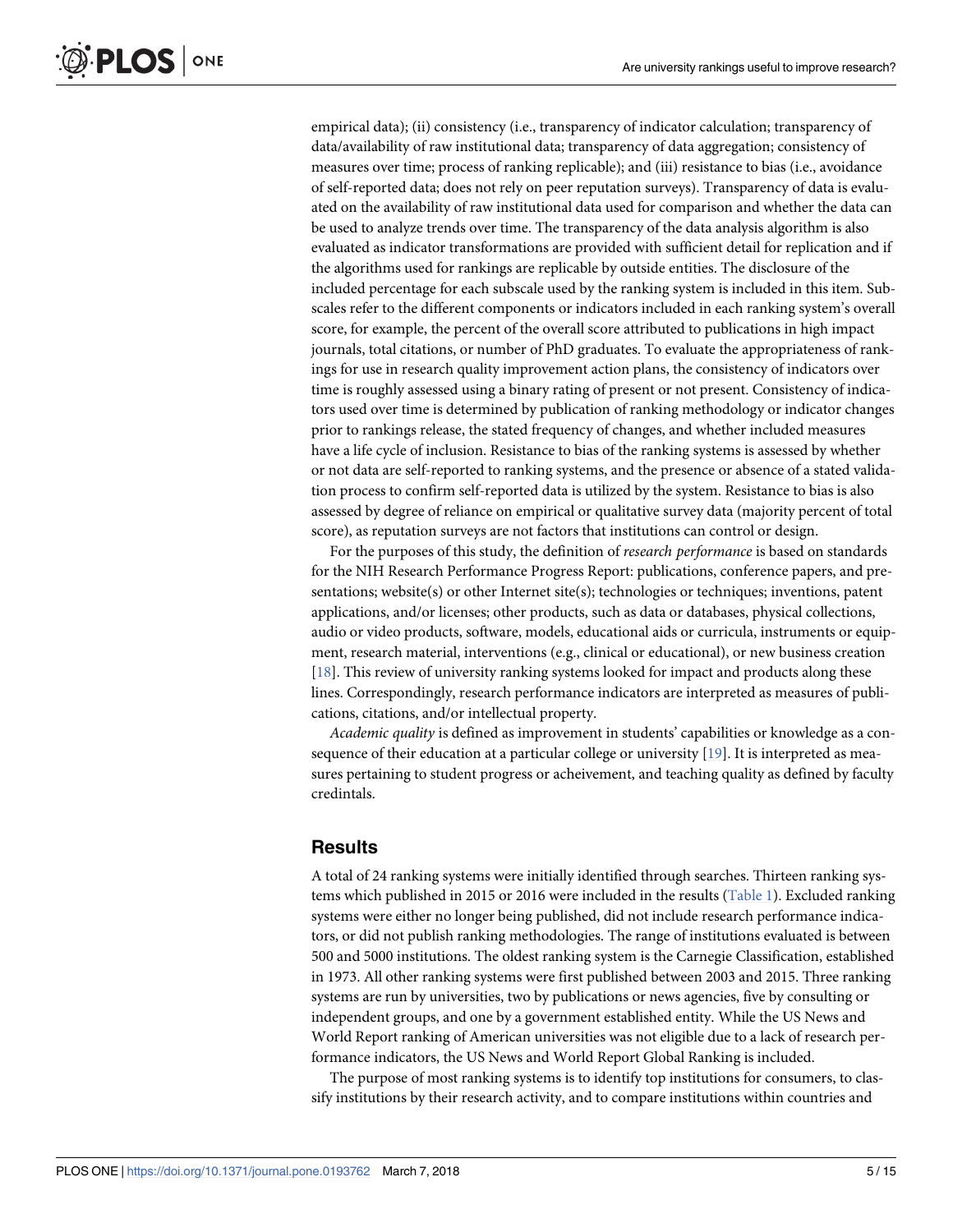#### <span id="page-5-0"></span>**[Table 1.](#page-4-0) University ranking systems.**

| <b>Ranking System</b><br>(abbreviation)                                                                         | Initial<br>Year | Sponsoring<br>Organization                                   | Total # of<br>indicators | Frequency of<br>publication       | Participating<br><b>Institutions</b> | <b>Version</b> | Website                                                                                       |
|-----------------------------------------------------------------------------------------------------------------|-----------------|--------------------------------------------------------------|--------------------------|-----------------------------------|--------------------------------------|----------------|-----------------------------------------------------------------------------------------------|
| <b>Academic Ranking of World</b><br>Universities (Shanghai)                                                     | 2003            | Shanghai Ranking<br>Consultancy                              | 6                        | Annually                          | 500                                  | 2016           | http://www.shanghairanking.com/<br>ARWU2016.html                                              |
| <b>Carnegie Classification</b><br>(Carnegie)                                                                    | 1973            | Carnegie<br>Commission on<br>Higher Education/<br>Indiana U. | 8                        | Approximately<br>every five years | 4664                                 | 2015           | http://carnegieclassifications.iu.edu/                                                        |
| <b>Center for World University</b><br>Ranking (CWUR)                                                            | 2012            | Center for World<br><b>University Rankings</b>               | 8                        | Annually                          | 1000                                 | 2016           | http://cwur.org/                                                                              |
| Leiden Ranking (Leiden)                                                                                         | 2011            | Leiden University,<br>Netherlands                            | 18                       | Annually                          | 842                                  | 2016           | http://www.leidenranking.com/                                                                 |
| <b>QS World University</b><br><b>Ranking (QSWorld)</b>                                                          | 2013            | Quacquarelli<br>Symonds Limited                              | 6                        | Annually                          | 916                                  | 2016           | https://www.topuniversities.com/<br>university-rankings                                       |
| <b>Round University Ranking</b><br>(RUR)                                                                        | 2010            | <b>RUR Ranking Agency</b>                                    | 20                       | Annually                          | 761                                  | 2016           | http://roundranking.com/                                                                      |
| <b>SCImago Institutions</b><br><b>Rankings World Report</b><br>(SCImago)                                        | 2009            | SCImago Lab                                                  | 12                       | Annually                          | 5147                                 | 2016           | http://www.scimagoir.com/                                                                     |
| The Times Higher<br><b>Education World University</b><br><b>Rankings (Times)</b>                                | 2004            | TES Global Ltd                                               | 13                       | Annually                          | 800                                  | 2016           | https://www.timeshighereducation.<br>com/world-university-rankings                            |
| <b>Clarivate Analytics</b><br><b>Innovative University</b><br>Ranking (CA) (formerly<br><b>Thomson Reuters)</b> | 2015            | Reuters                                                      | 10                       | Annually                          | 100                                  | 2016           | http://www.reuters.com/article/<br>amers-reuters-ranking-innovative-<br>univers-idUSL2N1C406D |
| <b>U-Multirank (UMR)</b>                                                                                        | 2014            | European Union and<br>Advisory Board                         | 30                       | Annually                          | $1200+$                              | 2016           | http://www.umultirank.org/<br>#!/home?name=null&trackType=<br>home                            |
| <b>US News and World</b><br><b>Report-Global Ranking</b><br>(USN&W)                                             | 2014            | US News and World<br>Report                                  | 12                       | Annually                          | 1250                                 | 2016           | https://www.usnews.com/education/<br>best-global-universities/rankings                        |
| <b>University Ranking by</b><br><b>Academic Performance</b><br>(URAP)                                           | 2010            | Middle East<br><b>Technical University</b>                   | 6                        | Annually                          | 2000                                 | 2016           | http://www.urapcenter.org/2016/                                                               |
| <b>Webometrics</b> (Web)                                                                                        | 2004            | Cybermetrics Lab,<br>Spanish National<br>Research Council    | $\overline{4}$           | Biennial                          | 11,995                               | 2016           | http://www.webometrics.info/en                                                                |

<https://doi.org/10.1371/journal.pone.0193762.t001>

#### **[Table 2.](#page-6-0) Stated purpose and use of ranking system.**

| Purpose                                                | <b>Ranking System</b>                                                  |
|--------------------------------------------------------|------------------------------------------------------------------------|
| <b>Research Performance</b>                            | CWUR, Leiden, SCIMago, Times, RUR, Shanghai, URAP, UMR,<br>Webometrics |
| <b>Research Quality</b>                                | Times, CA, UMR, URAP                                                   |
| <b>Research Innovation and Economic Impact</b>         | CA <sub></sub>                                                         |
| <b>University Comparison</b>                           | CWUR, QS World, RUR, Shanghai, Times, UMR, USN&WR                      |
| <b>University Marketing</b>                            | QS World, RUR, Shanghai, USN&WR                                        |
| Assist students in choosing an academic<br>institution | OS World RUR, Times, UMR, USN&WR                                       |
| Government funding or assessment                       | RUR, Shanghai, Times, UMR                                              |
| <b>Academic/Teaching Quality</b>                       | <b>RUR</b>                                                             |
| Web Performance improvement                            | Web                                                                    |

<https://doi.org/10.1371/journal.pone.0193762.t002>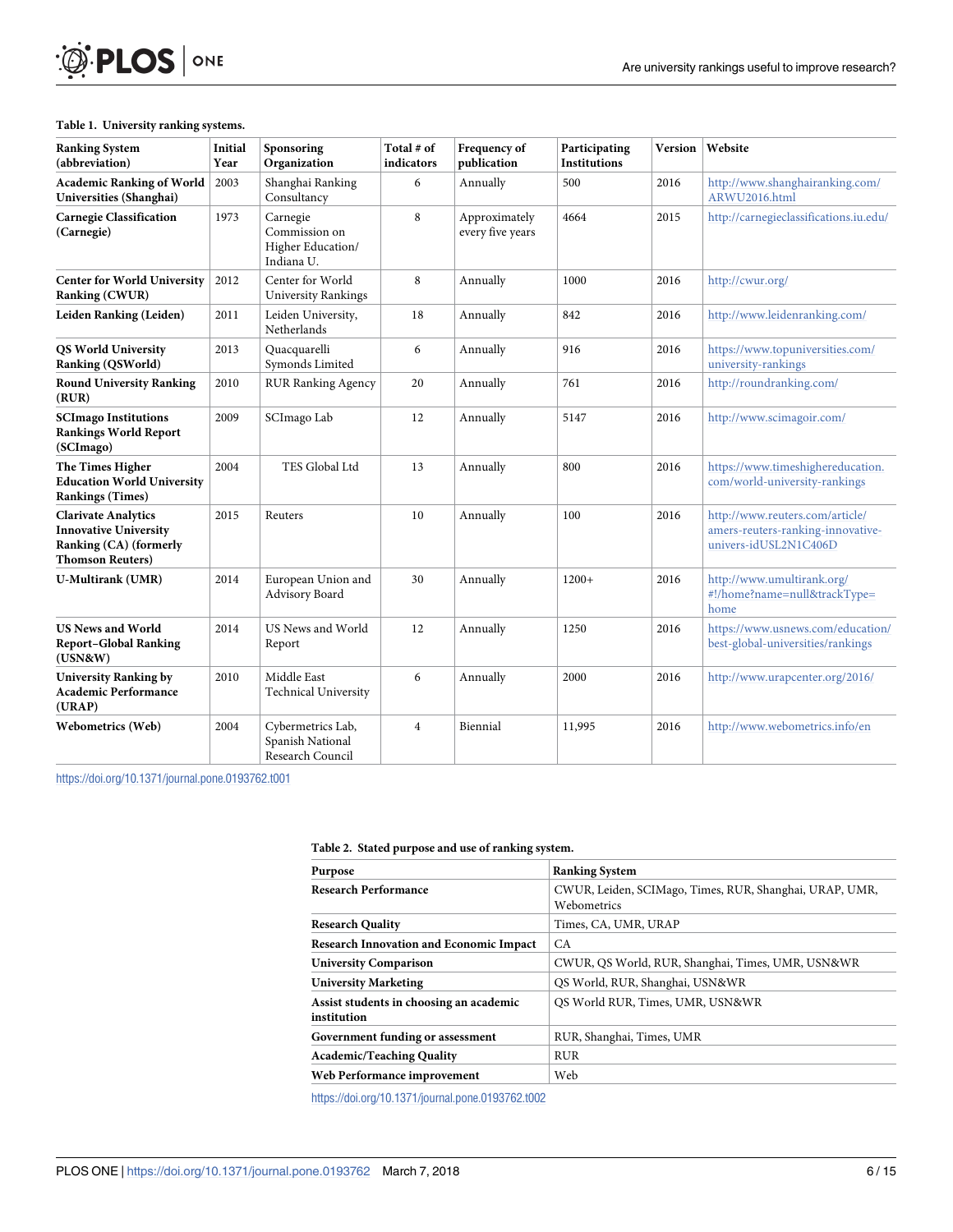<span id="page-6-0"></span>across the globe ([Table 2\)](#page-5-0). Some ranking systems state that they do not intend for the information to be used to compare institution to institution, but to provide a general interpretation of each institution's annual performance.

Four ranking systems specifically state that their results are intended to evaluate research quality. The Shanghai and UMR highlight their use in government cost benefit analysis; RUR, Shanghai, UMR, and Times state that their ranking systems may have use in supporting government funding requests.

The Carnegie Classification specifically states that their rankings are not intended to evaluate research performance. The Carnegie Classification System relies on R&D expenditure data in both STEM and non-STEM fields from the NSF Survey of Research and Development Expenditures at Universities and Colleges. Total staff working in science and engineering research are included from the NSF Survey of Graduate Students and Post-doctorates in Science and Engineering. No measures of research performance are assessed. The UMR system also provides indicators of quality, but leaves the definition of quality up to user preferences, by allowing a choice of indicators to be selected.

Tables [3](#page-7-0) and [4](#page-8-0) list the indicators utilized by the ranking systems to evaluate research performance or quality. Nine systems used total publications as an indicator–this is typically defined by the number of peer-reviewed articles that are included in either the Thomson Reuters Web of Science Core Collections database, or SCOPUS, produced by Elsevier. On average, 33.8% of ranking scores are assigned to publications and citations or various versions of these metrics. In most analyses, this is not dependent on first author affiliation, meaning that articles could be counted more than once across different institutions in collaborative works. Peer evaluation of both academic and research reputation and cumulative faculty awards contribute on average 39.8% of total ranking score among those who report weighting.

Ranking systems which rely heavily on publication and citation metrics include the Leiden Ranking, Shanghai, SCImago, URAP, US News and World Report and the EU U-Multirank systems. The Leiden Ranking provides size-dependent and size-independent variants of all indicators, except publication output. Citation indicators are also normalized for scientific field differences. The counting method is conducted using a full counting and a fractional counting method- wherein collaborative publications are given less weight than non-collaborative ones (Leiden indicators description, page 4). An algorithm is applied to calculate fieldnormalized impact indicators, described by Waltman and Van Eck [[20](#page-13-0)]. In the Shanghai ranking system, publications in Nature/Science and Nobel or Fields Awards comprise 50% of the score–indicating a reliance on highly selective indicators. Rankings are created by scoring the highest institution as 100, and the rest as a percentage of 100. URAP rankings are entirely based on publication and citation metrics. Scores are normalized according to field of study. CWUR rankings are the only ranking system that incorporates the h-index developed by Hirsch [[21](#page-14-0)] to indicate the broad impact of a university's research based on performance and citation impact. The h-index of an institution equals x if the institution has published x papers that have each been cited at least x times. For all but two ranking systems, Leiden and Carnegie, data used in the calculations are not made available making replicability of the rankings impossible. Leiden and Carnegie both provide downloadable spreadsheets of the ranking indicator data.

The percent of scores attributed to intellectual property (IP) measures, such as patents, was only 3.5% across all systems. Four systems incorporated at least one of these indicators– CWUR, SCImago, CA, and UMR. The Clarivate Analytics Most Innovative Universities is the only ranking system heavily focused on intellectual property indicators and includes indicators based on independent empirical data. A patent success ratio is calculated from patent awards per applications. Raw data is not available for validation and replication. The UMR, CWUR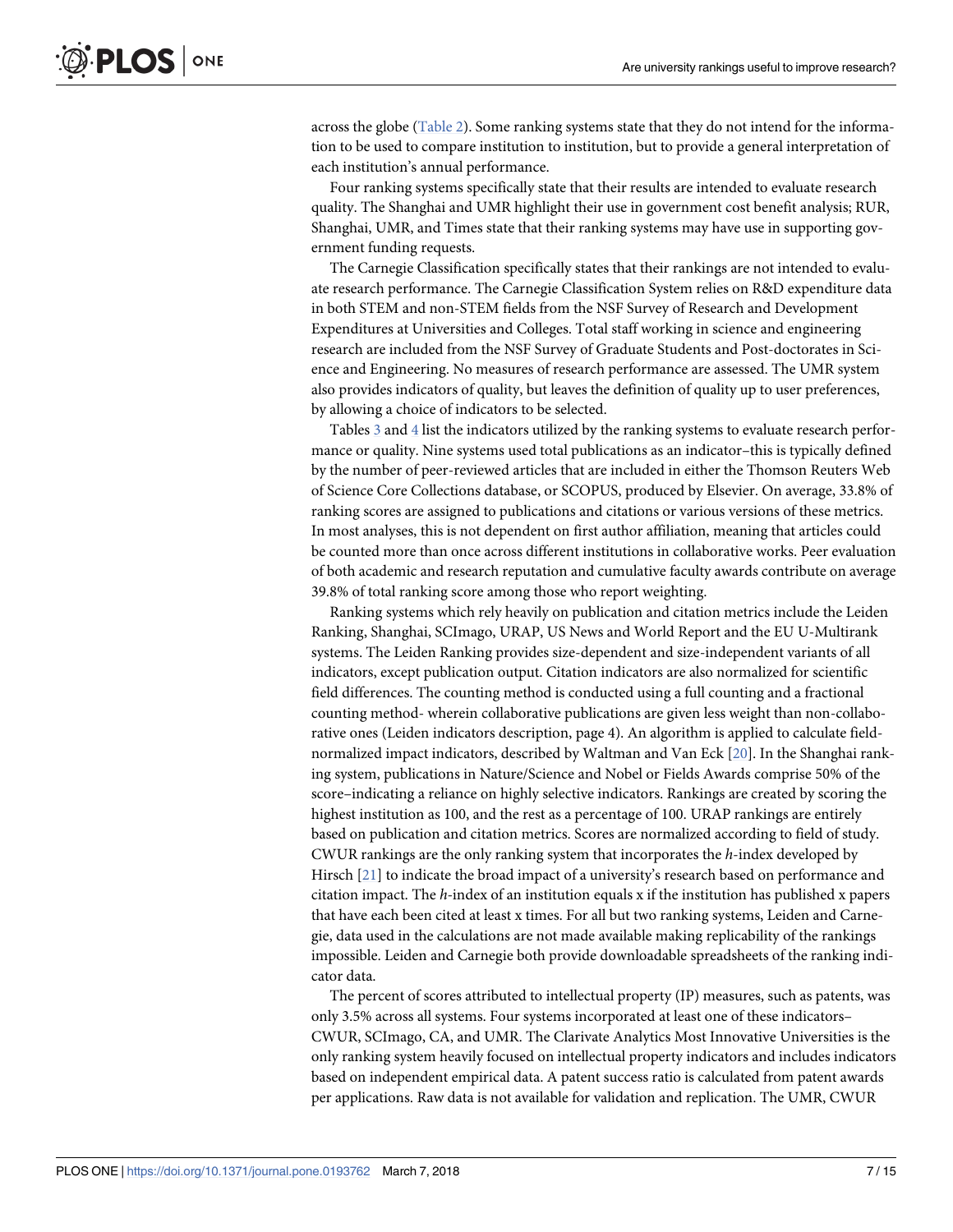| Metric                                                                    | Data Sources                                        |    |             | Carnegie   CWUR   Leiden   QSWorld   RUR   SCIMago   Shanghai   Times |     |     |     |       | CA     | <b>UMR</b>  | <b>URAP</b> | USN&WR | Web |
|---------------------------------------------------------------------------|-----------------------------------------------------|----|-------------|-----------------------------------------------------------------------|-----|-----|-----|-------|--------|-------------|-------------|--------|-----|
| Number scientific<br>documents (non-<br>articles)                         | WOS, Self-<br>Reported                              |    |             |                                                                       |     |     |     |       |        | X           | 10%         | 5%     |     |
| Number of<br>Publications                                                 | WOS,<br>SCOPUS, SCI,<br>InCites, Self-<br>Reported  | 5% | X           |                                                                       |     | 8%  | 20% | 6%    | 11.10% | X           | 21%         | 10%    |     |
| <b>Number of Citations</b><br>(may be normalized)                         | WOS,<br><b>SCOPUS</b>                               | 5% | X           | 20%                                                                   | 8%  | 13% | 20% | 30%   | 11.10% | X           | 21%         | 7.50%  |     |
| <b>Number of Articles as</b><br><b>Corresponding Author</b>               | <b>WOS</b>                                          |    |             |                                                                       |     | 5%  |     |       |        |             |             |        |     |
| Number of Articles in<br>Nature or Science, or<br>top 25% of journals     |                                                     | 5% |             |                                                                       |     | 2%  | 20% |       |        |             |             |        |     |
| <b>Number of Articles</b><br>with External<br>Collaboration               | <b>WOS</b>                                          |    | X           |                                                                       |     |     |     |       |        |             |             |        |     |
| <b>Number of Articles</b><br>with International<br>Collaboration          | Scopus                                              |    | X           |                                                                       | 4%  | 2%  |     | 2.50% |        | $\mathbf x$ | 15%         | 10%    |     |
| <b>Number of Articles</b><br>with Industry<br>Collaboration               | <b>WOS</b>                                          |    |             |                                                                       |     |     |     |       | 11.10% | $\mathbf X$ |             |        |     |
| Number/Percent of<br>Articles within the top<br>most cited/field          | SCIMago<br>Journal Rank<br>indicator,<br><b>WOS</b> |    | $\mathbf x$ |                                                                       |     | 2%  |     |       |        | X           | 15%         | 32.50% | 30% |
| <b>Number of Articles</b><br>within the most cited<br>as main contributor | SCImago<br>Journal Rank<br>indicator,<br><b>WOS</b> |    |             |                                                                       |     | 13% |     |       |        |             |             |        |     |
| Number of different<br>authors from an<br>institution                     | <b>SCOPUS</b>                                       |    |             |                                                                       |     | 5%  |     |       |        |             |             |        |     |
| Ratio of citations per<br>publication                                     | InCites, WOS                                        |    |             |                                                                       |     |     |     |       |        |             | 18%         | 10%    |     |
| Number of citations<br>from top 10 producers<br>at institution            | Google<br>Scholar                                   |    |             |                                                                       |     |     |     |       |        |             |             |        | 10% |
| Interdisciplinary of<br>publications                                      |                                                     |    |             |                                                                       |     |     |     |       |        | X           |             |        |     |
| Ratio of Citations and<br>Papers per staff                                |                                                     |    |             |                                                                       | 16% |     |     |       |        |             |             |        |     |
| <b>Industry Article</b><br>Citation                                       | <b>WOS</b>                                          |    |             |                                                                       |     |     |     |       | 11.10% |             |             |        |     |
| H index of institution                                                    | <b>WOS</b>                                          | 5% |             |                                                                       |     |     |     |       |        |             |             |        |     |

**[Table 3.](#page-6-0) Research indicators by publication and citation metrics (percent of contribution to total score, not all percentages may sum to 100, due to rounding.).**

<https://doi.org/10.1371/journal.pone.0193762.t003>

<span id="page-7-0"></span>**PLOS** ONE

include patent applications. The one indicator of IP performance in SCImago is based on citation metrics (publications cited in patent applications) and heavily weights this in the summary score at 30%.

Academic quality indicators are presented in [Table 5](#page-9-0). Six systems incorporate academic quality by various indicators. The most common is a peer to peer survey, used by QS World, Times, US News and World Report, UMR, and RUR. Student/Faculty ratio is employed by each of these systems, excluding the US News and World Report. Carnegie, Times, and the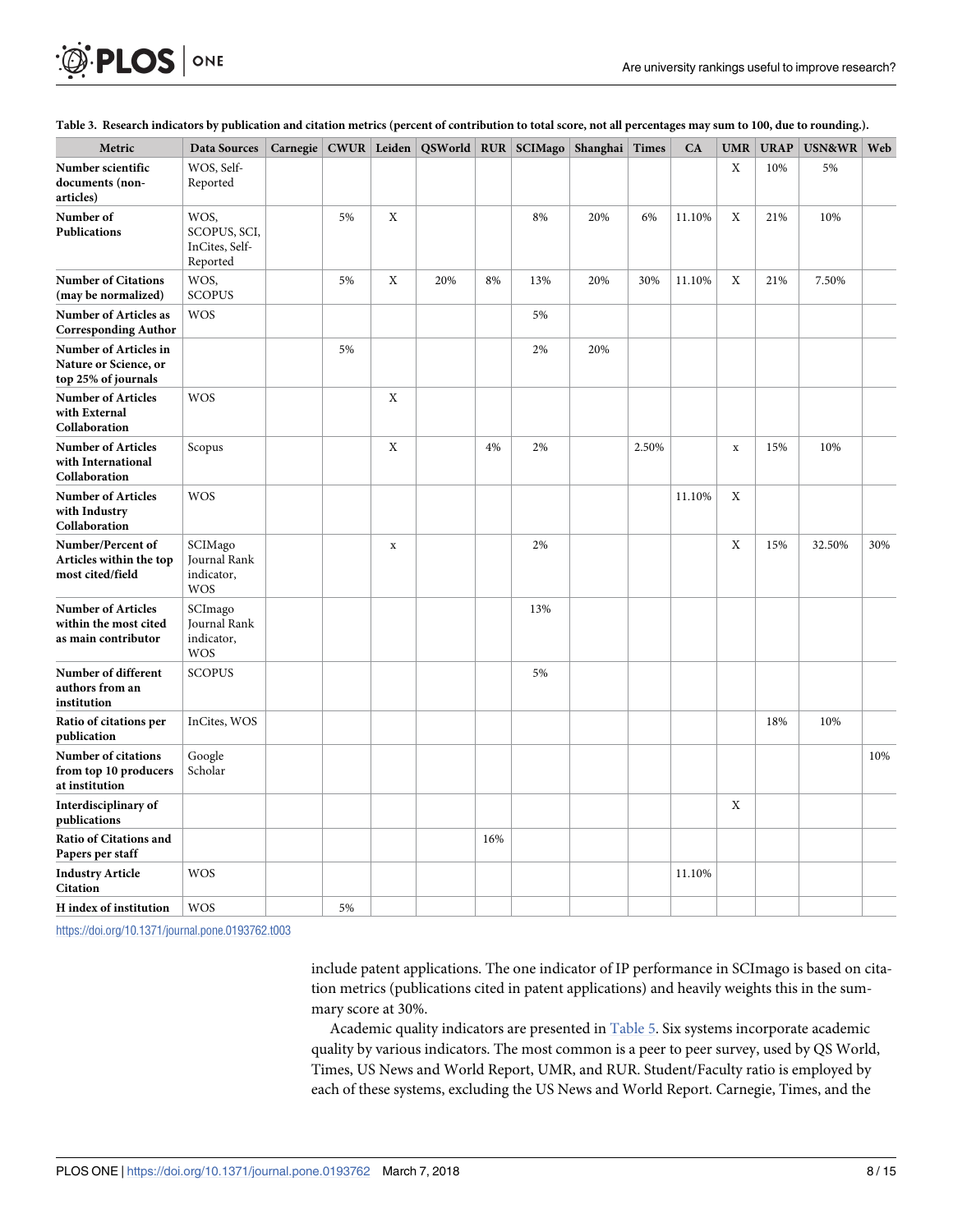<span id="page-8-0"></span>

| Metric                                                               | Data Sources                                                                           | Carnegie    | <b>CWUR</b> | Leiden  | QSWorld   RUR |     | SCIMago | Shanghai | <b>Times</b> | CA      | <b>UMR</b>  | <b>URAP</b> | USN&WR | Web |
|----------------------------------------------------------------------|----------------------------------------------------------------------------------------|-------------|-------------|---------|---------------|-----|---------|----------|--------------|---------|-------------|-------------|--------|-----|
| <b>Patents Filed</b>                                                 | US PTO, WPO,<br>DerWent World<br>Patents Index,<br>Derwent<br><b>Innovations Index</b> |             | 5%          |         |               |     |         |          |              | 11.10%  | $\mathbf X$ |             |        |     |
| <b>Patents Awarded</b>                                               | Derwent World<br>Patents Index,<br>Derwent<br>Innovations Index.<br><b>WPO</b>         |             |             |         |               |     |         |          |              | 11.10%  |             |             |        |     |
| Patents filed<br>globally                                            | Derwent World<br>Patents Index,<br>Derwent<br>Innovations Index                        |             |             |         |               |     |         |          |              | 11.10%  | $\mathbf X$ |             |        |     |
| Number of<br><b>Publications</b><br>cited in Patents<br>applications | PATSTAT, Patents<br>Citation Index                                                     |             |             |         |               |     | 30%     |          |              | 11.10%  | $\mathbf X$ |             |        |     |
| Co-Patents with<br>Industry                                          | PATSTAT                                                                                |             |             |         |               |     |         |          |              |         | X           |             |        |     |
| Start-Ups<br>Initiated                                               | Self-Report                                                                            |             |             |         |               |     |         |          |              |         | X           |             |        |     |
| R&D<br>Expenditures                                                  | NSF, Self-Report                                                                       | X           |             |         |               |     |         |          | 6%           |         | $\mathbf X$ |             |        |     |
| R&D from<br>Industry                                                 | Self-Report                                                                            |             |             |         |               |     |         |          | 2.50%        |         | $\mathbf X$ |             |        |     |
| Papers per<br>research income                                        | Self-reported                                                                          |             |             |         |               | 2%  |         |          |              |         |             |             |        |     |
| Research/<br>Institutional<br>income per staff<br>and students       | Self-reported                                                                          |             |             |         |               | 6%  |         |          |              |         |             |             |        |     |
| Science and<br>Engineering<br>(S&E) Staff                            | <b>NSF</b>                                                                             | $\mathbf X$ |             |         |               |     |         |          |              |         |             |             |        |     |
| Ratio of R&D to<br>Institutional<br>Income                           | Self-Reported                                                                          |             |             |         |               | 2%  |         |          |              |         |             |             |        |     |
| Non S&E R&D<br><b>Staff</b>                                          | <b>NSF</b>                                                                             | X           |             |         |               |     |         |          |              |         |             |             |        |     |
| Reputation<br>Survey                                                 | Independent<br>Survey, Clarivate<br>Analytics                                          |             |             |         |               | 8%  |         |          | 18%          |         |             |             | 25%    |     |
| <b>Total Faculty</b>                                                 | National Education<br>Ministries, Self-<br>report                                      | $\mathbf X$ |             |         |               |     |         |          |              |         | $\mathbf X$ |             |        |     |
| Awards by<br>Faculty/Alumni                                          | Nobel Prize, Fields<br>Medal, others                                                   |             | 50%         |         |               |     |         | 30%      |              | 11.10%  |             |             |        |     |
| Summary<br>Indicators by<br>Faculty                                  | Ratio of weighted<br>summary score by<br>FTE of academic<br>staff                      |             |             |         |               |     |         | 10%      |              |         |             |             |        |     |
| <b>Total % focused</b><br>on Research                                |                                                                                        |             | 75%         | $100\%$ | 20%           | 46% | $80\%$  | 100%     | 65%          | $100\%$ |             | $100\%$     | 100%   | 40% |

#### **[Table 4.](#page-6-0) Research indicators by intellectual property (percent of contribution to total score).**

<https://doi.org/10.1371/journal.pone.0193762.t004>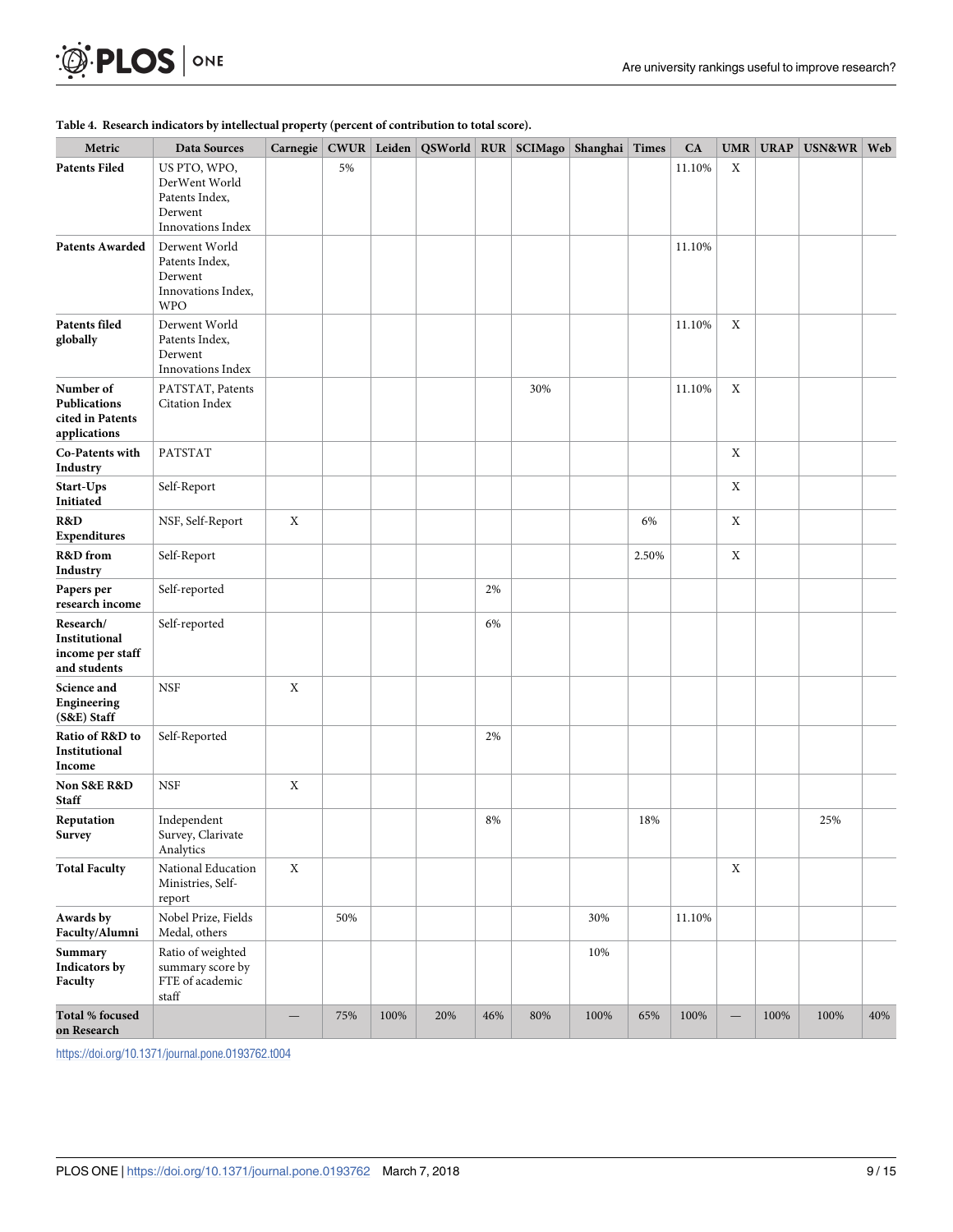#### **[Table 5.](#page-7-0) Academic quality indicators table.**

<span id="page-9-0"></span>PLOS I

ONE

| Academic                                                                    |                                           | Carnegie     | CWUR | Leiden | QSWorld | <b>RUR</b> |     | SCIMago Shanghai | CA | <b>Times</b> | <b>UMR</b>  | <b>URAP</b> | USN&WR      | Web |
|-----------------------------------------------------------------------------|-------------------------------------------|--------------|------|--------|---------|------------|-----|------------------|----|--------------|-------------|-------------|-------------|-----|
| <b>Reputation Survey-</b><br><b>Academic Quality</b>                        | Independent<br>Surveys, Student<br>Survey |              |      |        | 40%     | 8%         |     |                  |    | 15%          | X           |             | $\mathbf X$ |     |
| <b>Institutional Income</b>                                                 | Not specified                             |              |      |        |         |            |     |                  |    | 2.25%        |             |             |             |     |
| <b>Student/Faculty Ratio</b>                                                | Not specified, self-<br>reported          |              |      |        | 20%     | 8%         |     |                  |    | 4.5%         | X           |             |             |     |
| Reputation Survey-<br>Employer                                              | Independent<br>6urvey                     |              |      |        | 10%     |            |     |                  |    |              |             |             |             |     |
| <b>Doctoral Degrees</b><br>Conferred                                        | IPEDS, Self-<br>reported                  | $\mathbf{X}$ |      |        |         |            |     |                  |    | 2.25%        | $\mathbf X$ |             |             |     |
| Doctoral Degree per<br>admitted PhD<br>candidate                            | Self-Reported                             |              |      |        |         | 8%         |     |                  |    |              |             |             |             |     |
| Doctoral Degree per<br><b>Staff</b>                                         | Self-Reported                             |              |      |        |         | 8%         |     |                  |    |              |             |             |             |     |
| Faculty with<br><b>Doctorates</b>                                           | Self-Reported                             |              |      |        |         |            |     |                  |    | 6%           | $\mathbf X$ |             |             |     |
| <b>International Student</b><br>Ratio                                       | Self-Reported                             |              |      |        | 5%      | 2%         |     |                  |    | 2.5%         | X           |             |             |     |
| <b>International Faculty</b><br>Ratio                                       | Self-Reported                             |              |      |        | 5%      | 2%         |     |                  |    | 2.5%         | $\mathbf X$ |             |             |     |
| <b>International students</b><br>enrolled in Bachelor's<br>degree           | Self-Report                               |              |      |        |         | 2%         |     |                  |    |              |             |             |             |     |
| Number of Alumni<br>who are CEOs on<br>Forbes 100                           | Forbes Top 100<br>Companies               |              | 25%  |        |         |            |     |                  |    |              |             |             |             |     |
| Web presence                                                                | Google                                    |              |      |        |         |            | 5%  |                  |    |              |             |             |             | 10% |
| Web domain inbound<br>links                                                 | Google                                    |              |      |        |         |            | 15% |                  |    |              |             |             |             | 50% |
| Staff per Bachelor's<br>Degree                                              | Clarivate Analytics                       |              |      |        |         | 8%         |     |                  |    |              |             |             |             |     |
| Doctoral degree per<br>bachelor degree<br>awarded                           | Clarivate Analytics                       |              |      |        |         | 8%         |     |                  |    |              |             |             |             |     |
| <b>Total % Focused on</b><br><b>Academics or</b><br><b>Teaching Quality</b> |                                           |              | 25%  | 0%     | 80%     | 54%        | 20% | 0%               | 0% | 35%          |             | 0%          | 0%          | 60% |

<https://doi.org/10.1371/journal.pone.0193762.t005>

UMR also use total doctoral degrees conferred when evaluating academic quality. Diversity of faculty and students are also used by QS World, Times, UMR and RUR as indicators of academic quality. CWUR attributes 25% of their ranking score to the number of alumni who are CEOs on the Forbes 100 list as the only measure of academic quality.

The SCImago rank web presence by Google metrics makes up 20% of the total score. Similarly, Webometrics includes all global universities that have a web presence. The goal is to encourage universities and staff to increase their visibility through the number of webpages and external networks originating at institution websites. Citations and publications make up 40% of the score, based on the production of the most cited faculty.

Five ranking systems include reputation surveys as a significant component of the ranking calculation. The QS World ranking attributes 50% of the institution score to academic and employer reputation surveys. Research and academic reputation surveys contribute 33% of the Times ranking system.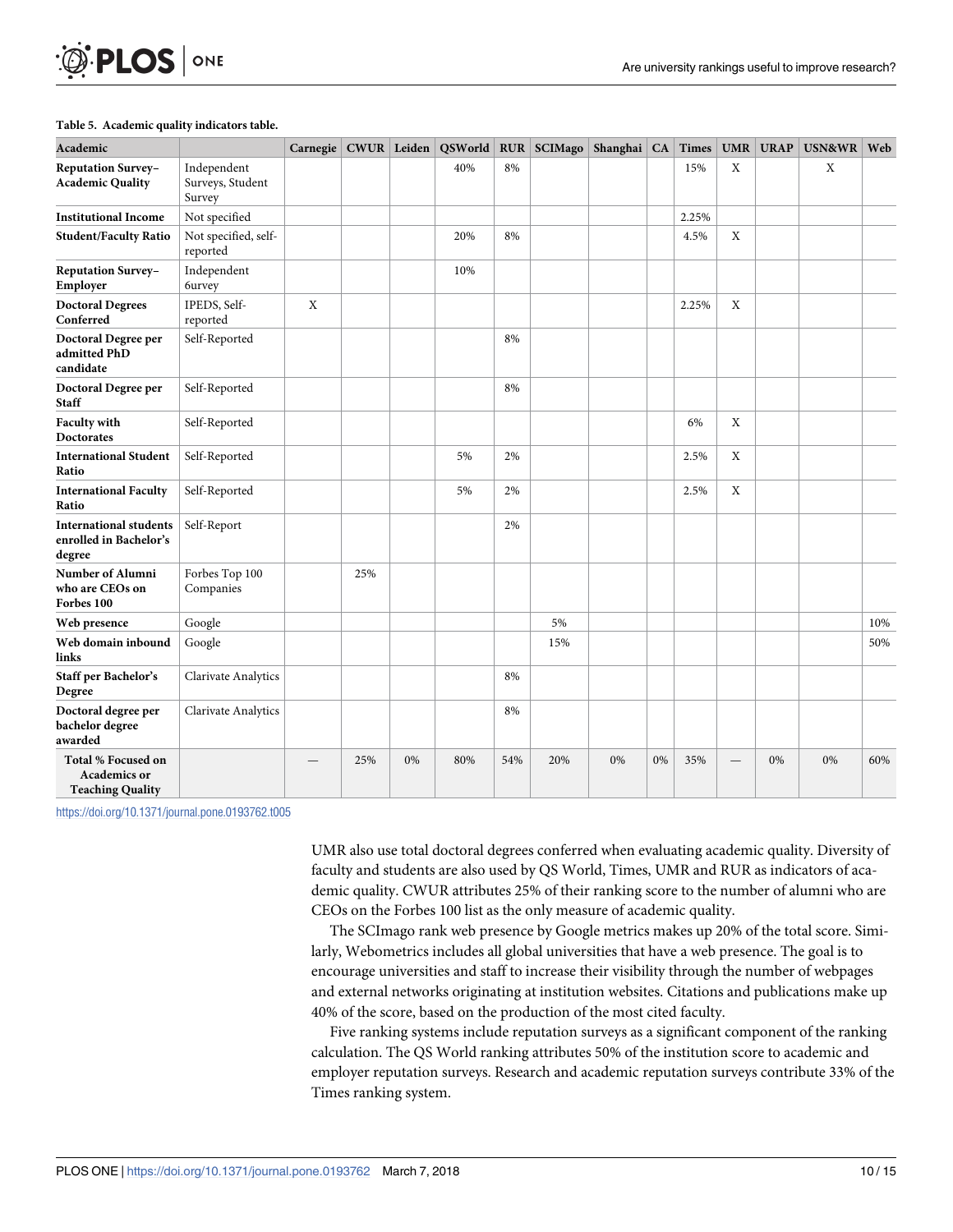| <b>Method of Aggregation</b>                                    | <b>Explanation</b>                                                                                          | <b>Ranking System</b>                                                   |
|-----------------------------------------------------------------|-------------------------------------------------------------------------------------------------------------|-------------------------------------------------------------------------|
| Weighted per capita                                             | Data is standardized by ratio of total faculty or<br>is weighted by discipline                              | Carnegie, QS World, RUR,<br>SCIMago, Shanghai, Times, UMR               |
| Scores are normalized to<br>produce rankings                    | Scores are normalized to rank between 0 and<br>100                                                          | Carnegie, CWUR, QS World, RUR,<br>SCIMago, Shanghai, CA, USN&WR,<br>Web |
| Raw data normalized by<br>year and discipline                   | Raw data is normalized by percentages<br>according to field of study or year of<br>publication              | Leiden, Times, UMR, URAP,<br>USN&WR, Web,                               |
| <b>Cumulative Probability</b><br><b>Function using Z-scores</b> | Subscales are normalized using Z-scores                                                                     | CWUR, Times, UN&WR                                                      |
| Cumulative scores are<br>percentages of subscales               | Subscales are assigned percentages when<br>calculating the total scale                                      | CWUR, QS World, RUR, SCImago,<br>Shanghai, CA, Times, URAP, Web         |
| <b>Fractional counting</b><br>method                            | Collaborative data is weighted by ratio of total<br>authors' participating institutions                     | Leiden, Shanghai                                                        |
| <b>Rank Groups</b>                                              | Classification into groups based on the distance<br>of the indicator score from the median or<br>group mean | Carnegie, UMR                                                           |

#### **Table 6. Standardization and aggregation of indicators.**

<https://doi.org/10.1371/journal.pone.0193762.t006>

An audit by PricewaterhouseCooper was completed for this methodology, yet there is no independent validation of self-report data or explanation of the weighting of the indicator percentages. Raw data is not provided for independent replication or validation. USN&WR Global Rankings incorporates surveys of global and regional research reputation (25% of the total score), the results of which are not publicly available. Round University Ranking, based out of Moscow, Russia, uses surveys for 16% of the overall score.

Standardization and aggregation methods are employed in various iterations by the ranking systems (Table 6). Efforts are made by all evaluated systems to normalize indicators by calculating ratios according to faculty numbers or research expenditures. Others normalized citations by field of study to lessen advantage of highly cited disciplines. Z scores, fractional counting, and weighted subscales are also used to standardize the ranking scores.

The suitability of ranking systems for use in research performance improvement is reported in Table 7. It provides a rough binary assessment of the various ranking systems on the different dimensions. All ranking systems refine their analysis prior to each publication. No ranking systems report any specific measures or analysis of their indicator validity. Leiden provides a stability interval to support the individual indicator.

|  |  |  |  | Table 7. Suitability of ranking for research performance improvement. |  |
|--|--|--|--|-----------------------------------------------------------------------|--|
|--|--|--|--|-----------------------------------------------------------------------|--|

|                                                                  | Carnegie                 | <b>CWUR</b>              | Leiden | <b>QSWorld</b>           | <b>RUR</b>     |                          | SCIMago   Shanghai | Times                    | CA                       | <b>UMR</b>               | <b>URAP</b>              | USN&WR                   | Web |
|------------------------------------------------------------------|--------------------------|--------------------------|--------|--------------------------|----------------|--------------------------|--------------------|--------------------------|--------------------------|--------------------------|--------------------------|--------------------------|-----|
| Comprehensive (includes measures of<br>both IP and publications) |                          |                          |        |                          | $\overline{a}$ | X                        |                    | $\overline{\phantom{a}}$ | X                        | Χ                        | $\overline{\phantom{a}}$ |                          |     |
| <b>Reliability Measures</b>                                      |                          | $\overline{\phantom{a}}$ | ٠      | $\overline{\phantom{a}}$ | $\overline{a}$ |                          |                    | $\overline{\phantom{a}}$ | $\overline{\phantom{a}}$ | ۰                        | $\overline{\phantom{a}}$ |                          |     |
| <b>Transparency of Indicator Calculation</b><br>Methodology      | X                        | X                        | X      | $\overline{\phantom{a}}$ | X              | $\overline{\phantom{a}}$ | ۰                  | Χ                        | X                        | $\overline{\phantom{a}}$ | Χ                        | ۰                        |     |
| Transparency of Data/Availability of raw<br>institutional data   | X                        | $\overline{\phantom{a}}$ | X      |                          | -              |                          |                    | $\overline{\phantom{a}}$ | $\overline{\phantom{a}}$ | ۰                        | $\overline{\phantom{a}}$ |                          |     |
| <b>Transparency of Data Aggregation</b>                          |                          | $\overline{\phantom{a}}$ | Χ      | $\overline{\phantom{a}}$ | X              | $\mathbf{X}$             | ۰                  | $\overline{\phantom{a}}$ | X                        | $\overline{\phantom{a}}$ | X                        | $\overline{\phantom{a}}$ |     |
| <b>Consistency of Measures Over Time</b>                         | $\overline{\phantom{a}}$ | $\overline{\phantom{a}}$ | X      | $\overline{\phantom{a}}$ | X              | $\overline{\phantom{a}}$ | X                  | $\overline{\phantom{a}}$ | $\overline{\phantom{a}}$ | X                        | $\overline{\phantom{a}}$ |                          |     |
| <b>Process of Ranking Replicable</b>                             | X                        | X                        | X      | $\overline{\phantom{a}}$ | $\overline{a}$ | $\overline{\phantom{a}}$ | X                  | $\overline{\phantom{a}}$ | $\mathbf{X}$             | $\overline{\phantom{a}}$ |                          | $\overline{\phantom{a}}$ |     |
| Avoidance of Self-Reported Data                                  | X                        | $\overline{\phantom{a}}$ | X      | X                        |                | X                        | Χ                  |                          | $\mathbf{X}$             | $\overline{\phantom{a}}$ | X                        | X                        | X   |
| Reliance on Empirical data                                       | X                        | X                        | X      | $\overline{\phantom{a}}$ | $\overline{a}$ | X                        | ۰                  | $\overline{\phantom{a}}$ | X                        | X                        | X                        |                          | X   |
| Does not rely on Peer Reputation Surveys                         | X                        | Χ                        | Χ      | $\overline{\phantom{a}}$ | -              | Χ                        | Χ                  | $\overline{\phantom{a}}$ | X                        | ۰                        | X                        |                          | X   |

<https://doi.org/10.1371/journal.pone.0193762.t007>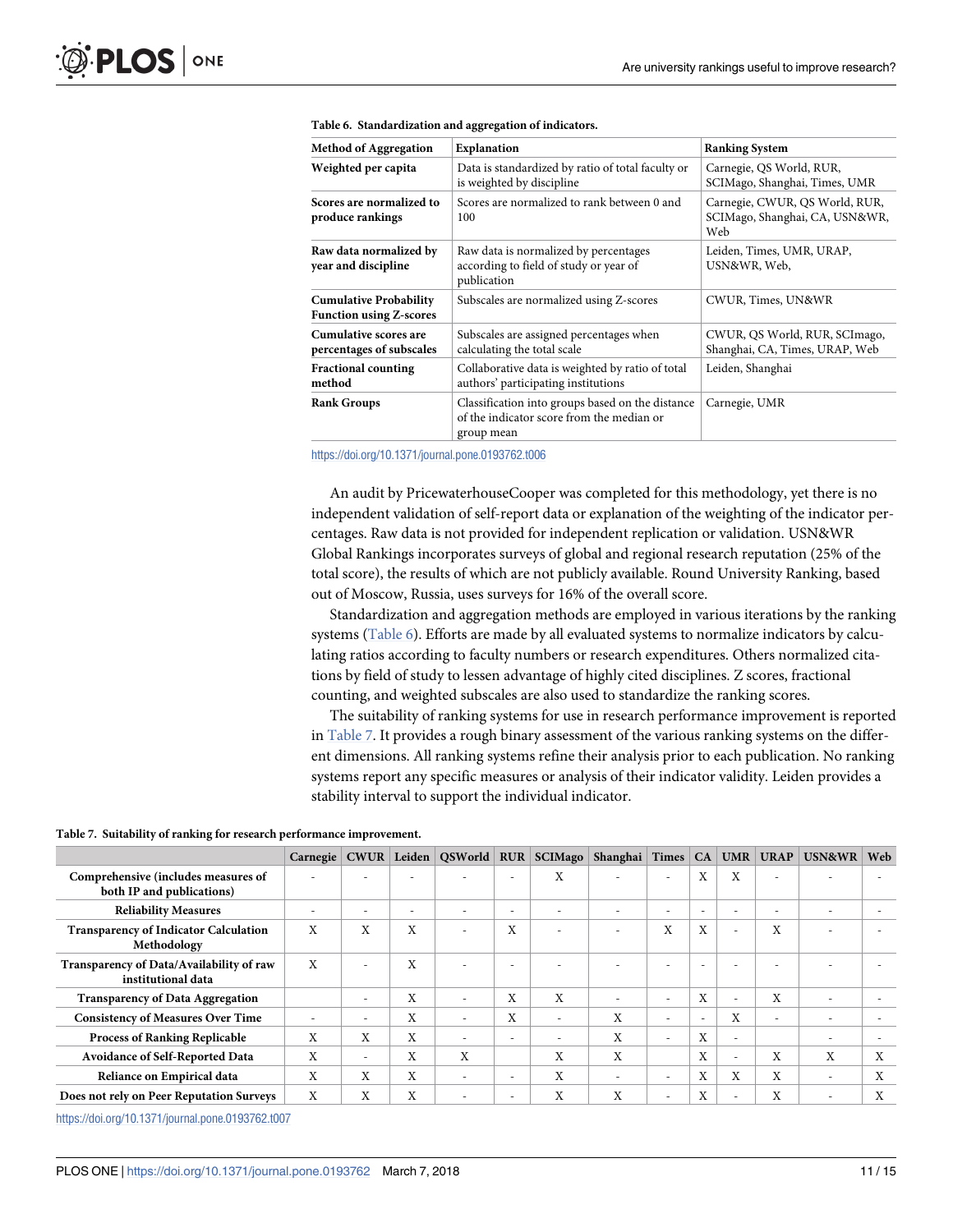| <b>Ranking System</b>                                | <b>Actual Rank</b>               | <b>Relative Rank</b><br>(% of total) |
|------------------------------------------------------|----------------------------------|--------------------------------------|
| <b>Carnegie Classification</b>                       | <b>Highest Research Activity</b> | n/a                                  |
| <b>Center for World University Ranking</b>           | 50                               | 5.2                                  |
| Leiden Ranking*                                      | n/a                              | n/a                                  |
| <b>QS World University Ranking</b>                   | 71                               | 7.7                                  |
| <b>Round University Ranking</b>                      | 66                               | 8.6                                  |
| <b>SCImago Institutions Rankings World Report</b>    | 60                               | 2.1                                  |
| Academic Ranking of World Universities/Shanghai      | 93                               | 18.6                                 |
| The Times Higher Education Supplement                | 52                               | 4.9                                  |
| <b>Thomson Reuters Innovative University Ranking</b> | 24                               | 24.0                                 |
| <b>University Ranking by Academic Performance</b>    | 125                              | 6.2                                  |
| $U$ -Multirank $*$                                   | n/a                              | n/a                                  |
| US News and World Report-Global Ranking              | 66                               | 6.6                                  |
| Webometrics                                          | 40                               | 0.03                                 |

<span id="page-11-0"></span>**Table 8. Conflicting global rankings of an illustrative research university (per most recent published results, 2016).**

There is no overall rank.

<https://doi.org/10.1371/journal.pone.0193762.t008>

One research institution was compared across all ranking systems in Table  $8$ , to demonstrate the variability of ranking systems.

#### **Discussion**

Administrators, funders, and consumers should look for rankings which are consistent over time, cover multiple areas of measurement and are less reliant on peer reputation. Based on our results, reputation surveys, self-reported and unvalidated data, and non-replicable analyses create an impractical foundation for research improvement assessment, and can lead to a wide range of institutional ranks. When rankings are used to as support for budget requests, or as evidence of return on investment, indicators which provide a balanced approach have the best opportunity to be truly reflective.

When used in tandem, several ranking systems may have more reasonable comprehensiveness and validity. Use of the Leiden Ranking System, the Clarivate Analytics Innovation Ranking System, and SCImago process for systematic evaluation and comparison may be a promising approach for research administrators. The U-Multirank is the broadest of the systems examined, but without the ability to compare a university's performance over time rather than in overall categories, trend analysis becomes difficult.

We found that current ranking systems rarely incorporate the promotion of innovation culture through patents or intellectual property disclosures. Increasing the research product: publication/patent, may be easily manipulated to increase rankings without actually increasing contribution to science [\[22,23\]](#page-14-0).

In our sample, eight of the thirteen systems include indicators to measure academic quality. These are mainly focused on peer reputation, faculty achievement, student to faculty ratios, and the total number of awarded doctorates in both STEM and non-STEM fields. Valid measures of academic quality are not universally standardized  $[8]$  $[8]$ . Many ranking systems are marketed either for academic choice/comparison, yet, these indicators do not sufficiently reflect the teaching and learning environments of students.

Research expenditure is often used an indicator of the strength and quality of an institution's research capabilities. However, no correlation has been found between more research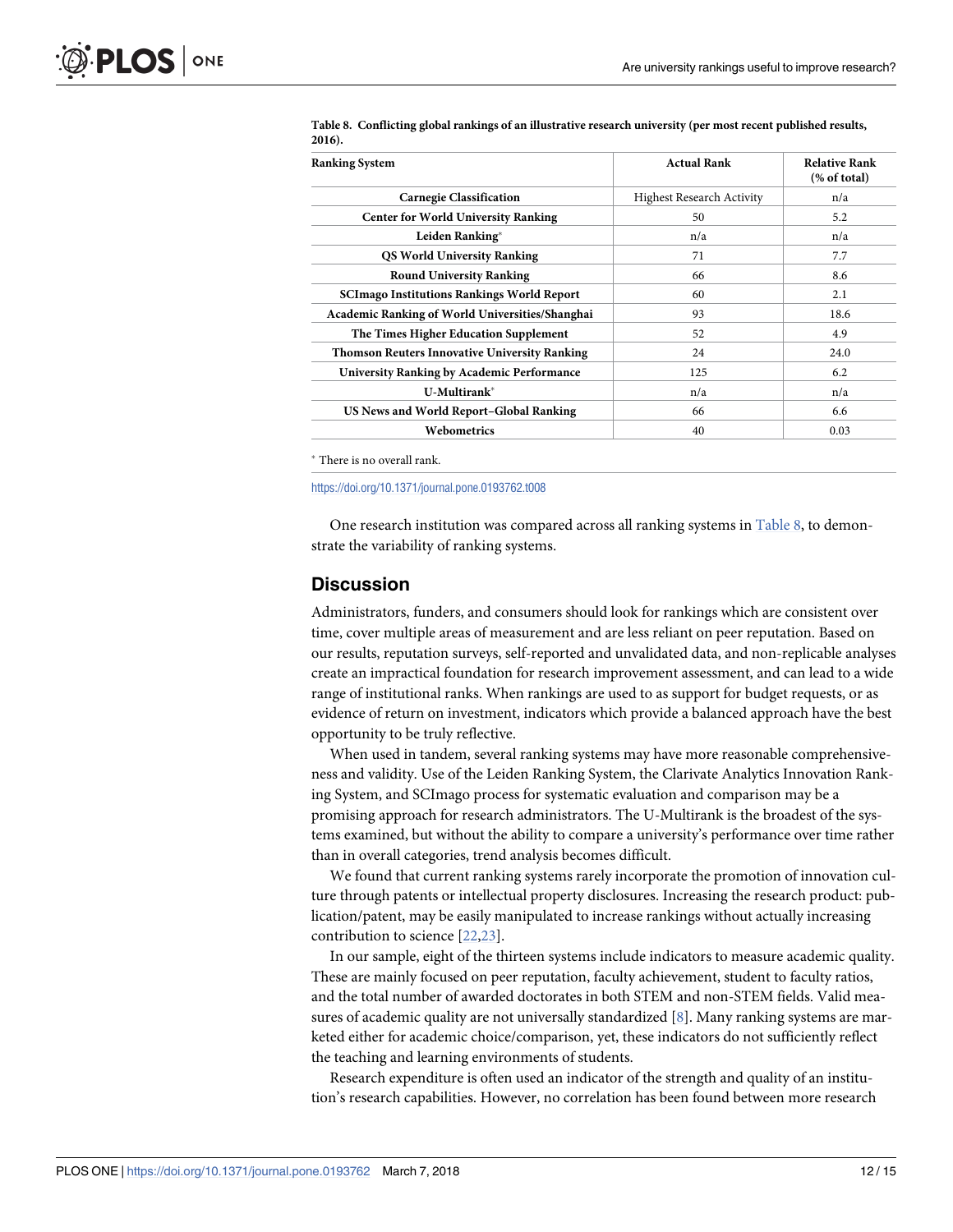<span id="page-12-0"></span>expenditure and better quality research. A Canadian evaluation found a diminishing rate of return between the two factors, and in the US, NIH funding was significantly correlated with increased publications, but not with development of novel therapeutics [\[24,25\]](#page-14-0).

University rankings tend to focus on bibliometric sources which are biased towards English language journals and are therefore not comprehensive or fully accurate. Peer reputation surveys are not published, nor is the data made available, and bias towards larger more wellknown institutions may be inevitable. In addition, measures such as the number of Nobel Prize winners could be considered "luxury" indicators, accessible to elite universities but are out of reach and un-motivating for most other universities.

In this review, we explore the validity and suitability of ranking systems for research performance improvement. Clearly, there is a need for improvement in ranking methodologies. Applying organizational management principles may improve the validity and reliability of university ranking systems and assist with appropriate indicator choices.

We propose that the ideal ranking systems limits the significance of peer reputation to no more than 10%, and meets the Comprehensiveness, Transparency and Replicability criteria described in [Table 5](#page-9-0). Current approaches rely on easily accessible output data sources; reliance on these measures perpetuates the perspective that a few approaches adequately represent scientific value, quality improvement and innovation performance. While we believe this represents a comprehensive analysis of appropriate ranking systems, other institutions may rely on different systems. Consultation with ranking system developers and research administrators has provided support for the included list.

## **Conclusions**

There is a need for a credible quality improvement movement in research that develops new measures, and is useful for institutions to evaluate and improve performance and societal value. Quality over quantity should be emphasized to affirm research performance improvement initiatives and outcomes, which benefit society through scientific discovery, economic outcomes, and public health impact. Current indicators are inadequate to accurately evaluate research outcomes and should be supplemented and expanded to meet standardized criteria. We suggest that future research evaluate three dimensions of research outcomes: scientific impact, economic outcomes, and public health impact for evaluating research performance within an academic institutional environment.

## **Supporting information**

**[S1 Table.](http://www.plosone.org/article/fetchSingleRepresentation.action?uri=info:doi/10.1371/journal.pone.0193762.s001) PRISMA checklist.** (DOC)

## **Acknowledgments**

The authors wish to thank Chris Brown and Jill Pipher for their reviews and advice on this manuscript, and Nadine Mansour for her assistance with data collection.

## **Author Contributions**

**Conceptualization:** E. Andrew Balas. **Data curation:** Marlo M. Vernon. **Formal analysis:** Marlo M. Vernon, E. Andrew Balas. **Investigation:** Marlo M. Vernon.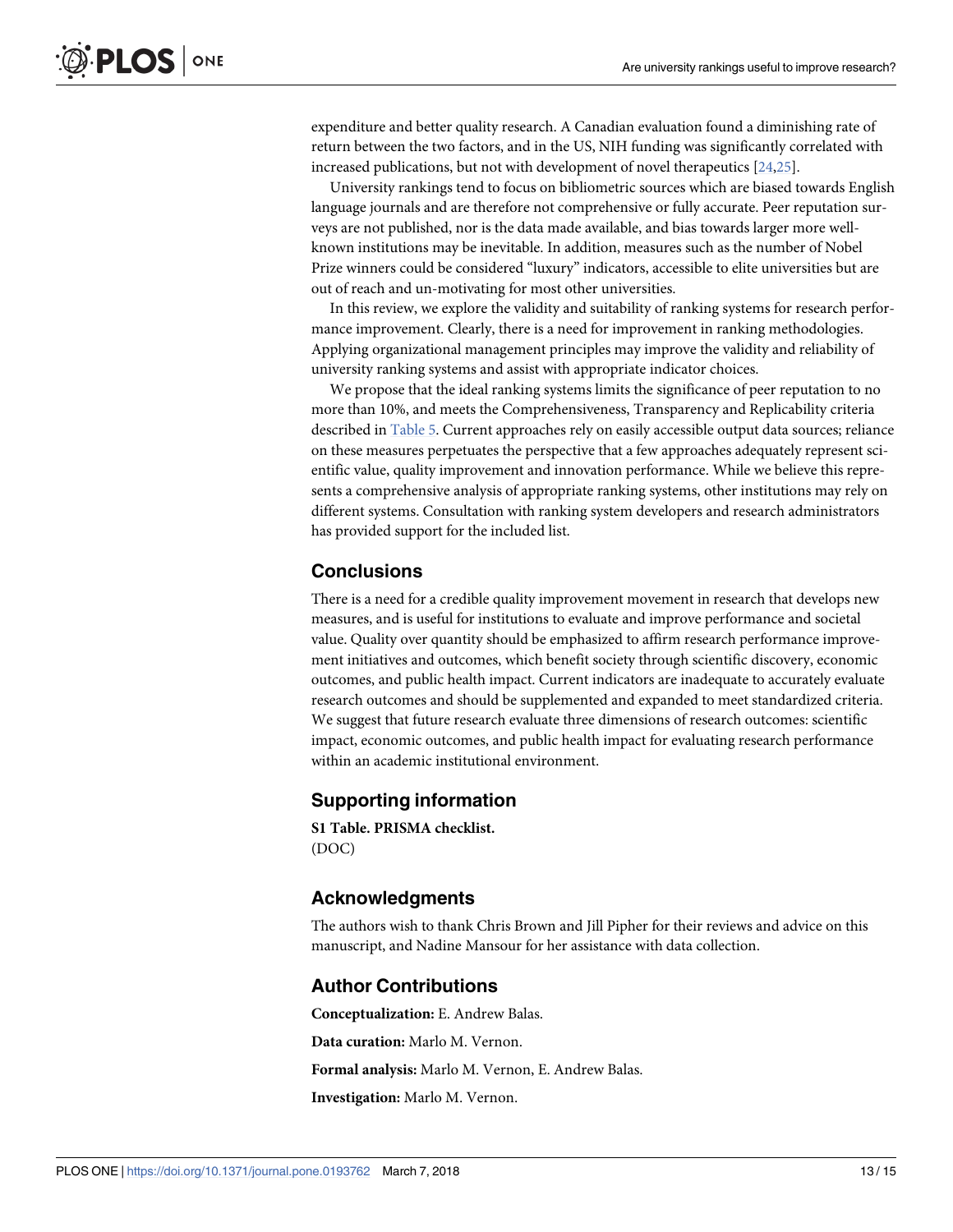<span id="page-13-0"></span>**Methodology:** Marlo M. Vernon, Shaher Momani.

**Project administration:** Marlo M. Vernon.

**Supervision:** E. Andrew Balas.

**Validation:** Shaher Momani.

**Visualization:** Shaher Momani.

**Writing – original draft:** Marlo M. Vernon, E. Andrew Balas.

**Writing – review & editing:** Marlo M. Vernon, E. Andrew Balas, Shaher Momani.

#### **References**

- **[1](#page-1-0).** Keupp MM, Palmié M, Gassmann O (2012) The strategic management of innovation: A systematic review and paths for future research. International Journal of Management Reviews 14: 367–390.
- **[2](#page-1-0).** Begley CG, Ellis LM (2012) Drug development: Raise standards for preclinical cancer research. Nature 483: 531–533. <https://doi.org/10.1038/483531a> PMID: [22460880](http://www.ncbi.nlm.nih.gov/pubmed/22460880)
- **3.** Valantine HA, Collins FS (2015) National Institutes of Health addresses the science of diversity. Proceedings of the National Academy of Sciences 112: 12240–12242.
- **4.** Ioannidis JP (2005) Why most published research findings are false. PLoS Med 2: e124. [https://doi.](https://doi.org/10.1371/journal.pmed.0020124) [org/10.1371/journal.pmed.0020124](https://doi.org/10.1371/journal.pmed.0020124) PMID: [16060722](http://www.ncbi.nlm.nih.gov/pubmed/16060722)
- **5.** Ioannidis JP, Greenland S, Hlatky MA, Khoury MJ, Macleod MR, et al. (2014) Increasing value and reducing waste in research design, conduct, and analysis. Lancet 383: 166–175. [https://doi.org/10.](https://doi.org/10.1016/S0140-6736(13)62227-8) [1016/S0140-6736\(13\)62227-8](https://doi.org/10.1016/S0140-6736(13)62227-8) PMID: [24411645](http://www.ncbi.nlm.nih.gov/pubmed/24411645)
- **[6](#page-1-0).** Chalmers I, Bracken M, Djulbegovic B, Garattini S, Grant J, et al. (2014) How to increase value and reduce waste when research priorities are set. The Lancet 383: 156–165.
- **[7](#page-1-0).** Aguillo I, Bar-Ilan J, Levene M, Ortega J (2010) Comparing university rankings. Scientometrics 85: 243–256.
- **[8](#page-1-0).** Dill DD, Soo M (2005) Academic quality, league tables, and public policy: A cross-national analysis of university ranking systems. Higher Education 49: 495–533.
- **9.** Clarke M (2002) Some guidelines for academic quality rankings. Higher Education in Europe 27: 443– 459.
- **[10](#page-1-0).** Saisana M, d'Hombres B, Saltelli A (2011) Rickety numbers: Volatility of university rankings and policy implications. Research Policy 40: 165–177.
- **11.** Taylor P, Braddock R (2007) International University Ranking Systems and the Idea of University Excellence. Journal of Higher Education Policy and Management 29: 245–260.
- **[12](#page-1-0).** Moed HF (2017) A critical comparative analysis of five world university rankings. Scientometrics 110: 967–990.
- **[13](#page-1-0).** Frey BS, Rost K (2010) Do rankings reflect research quality? Journal of Applied Economics 13: 1–38.
- **[14](#page-2-0).** Ioannidis JP, Patsopoulos NA, Kavvoura FK, Tatsioni A, Evangelou E, et al. (2007) International ranking systems for universities and institutions: a critical appraisal. BMC Med 5: 30. [https://doi.org/10.1186/](https://doi.org/10.1186/1741-7015-5-30) [1741-7015-5-30](https://doi.org/10.1186/1741-7015-5-30) PMID: [17961208](http://www.ncbi.nlm.nih.gov/pubmed/17961208)
- **[15](#page-2-0).** Hammersley M (1987) Some notes on the terms 'validity'and 'reliability'. British Educational Research Journal 13: 73–82.
- **[16](#page-2-0).** Carmines EG, Zeller RA (1979) Reliability and validity assessment: Sage publications.
- **[17](#page-2-0).** Moher D, Liberati A, Tetzlaff J, Altman DG, Group P (2009) Preferred reporting items for systematic reviews and meta-analyses: the PRISMA statement. PLoS medicine 6: e1000097. [https://doi.org/10.](https://doi.org/10.1371/journal.pmed.1000097) [1371/journal.pmed.1000097](https://doi.org/10.1371/journal.pmed.1000097) PMID: [19621072](http://www.ncbi.nlm.nih.gov/pubmed/19621072)
- **[18](#page-4-0).** NIH (2017) NIH and Other PHS Agency Research Performance Progress Report (RPPR) Instruction Guide. Bethesda, MD.
- **[19](#page-4-0).** Bennett D (2001) Assessing quality in higher education. Liberal Education 87: 40–45.
- **[20](#page-6-0).** Waltman L, Eck NJ (2012) A new methodology for constructing a publication-level classification system of science. Journal of the American Society for Information Science and Technology 63: 2378– 2392.